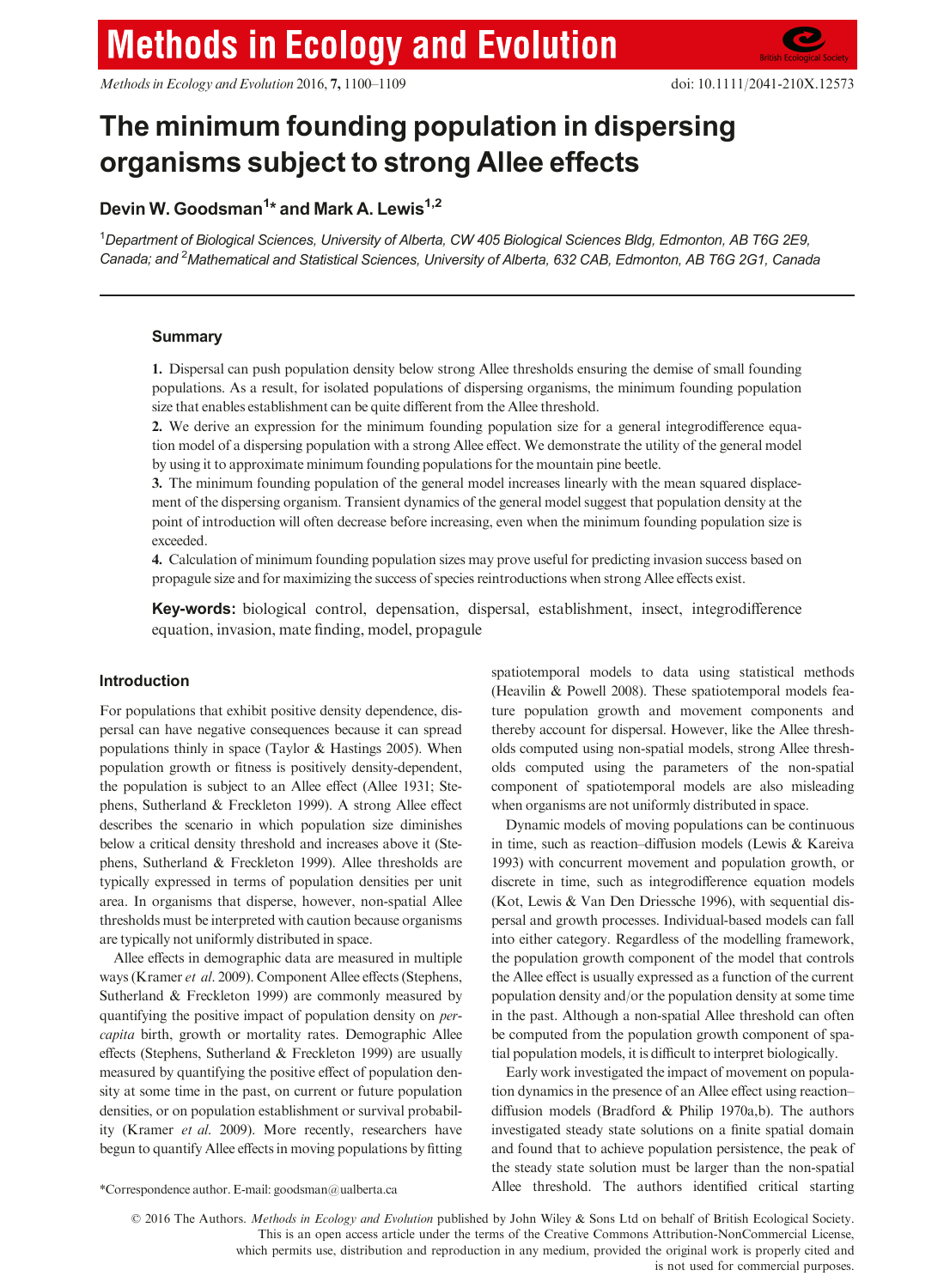distributions of organisms such that populations would persist. Lewis & Kareiva (1993) extended this work to include an advection term, and also derived critical uniform initial conditions, defined in terms of the radius of the initial uniform population, such that a population subject to a strong Allee effect could establish. Petrovskii & Shigesada (2001) derived what they call the critical aggregation. The critical aggregation is the starting distribution with a specific amplitude and width such that an invasion can occur in a single species reaction–diffusion model that features a strong Allee effect (Petrovskii & Shigesada 2001). Later, Soboleva et al. (2003) showed that for a reaction diffusion model in two spatial dimensions, initial conditions that were not radially symmetrical enabled populations (or genes) to establish at lower densities than if they were symmetrically distributed. For integrodifference equation models of biological invasions in which the organism is subject to an Allee effect, Kot, Lewis & Van Den Driessche (1996) also showed that there is a critical radius of the uniform initial population in space such that invasion can occur.

Using simulations of spatially explicit models, researchers have found that one consequence of dispersal in populations with strong Allee effects is that when populations are introduced only at a single point in space, they must be introduced in large numbers to establish (Hopper & Roush 1993; Etienne et al. 2002; Robinet et al. 2008; Robinet & Liebhold 2009). Analyses of empirical data on the establishment of parasitoids introduced for the biological control of lepidopterans have largely confirmed the existence of critical numbers of introduced individuals which must be surpassed for establishment to occur (Hopper & Roush 1993).

Our research was inspired by the idea of a point introduction as described by Hopper & Roush (1993) or by an introduction via firewood infested with an invasive insect such as the emerald ash borer (Herms & McCullough 2014). This differs from previous theoretical work in that we are not interested in an initial distribution of the invasive organism, but rather in a point source. In addition, we consider the problem on an infinite spatial domain and emphasize transient rather than asymptotic dynamics. In this context, we define the minimum founding population as the minimum number of individuals which, if introduced at a point in space, will persist there indefinitely in spite of dispersal and a strong Allee effect. Mathematically we define the minimum founding population as the founding population such that the maximum population density never drops below the Allee threshold as  $t \rightarrow \infty$  where t represents the passage of time since the founding event at  $t = 0$ . Unlike the Allee threshold, the minimum founding population has a clear biological definition and interpretation in spatial models of dispersing organisms.

We propose an idealized integrodifference model for a dispersing organism subject to a strong Allee effect and produce an analytic solution that we use to derive an expression for the minimum founding population. Our idealized integrodifference equation model with an Allee effect can be perceived as a limiting case of more realistic models of invasion, and thus, we use it to estimate approximate minimum founding populations for the mountain pine beetle (Dendroctonus ponderosae Hopkins).

#### Materials and methods

We used integrodifference equation models to represent spatiotemporal dynamics of organisms with distinct dispersal and growth stages (Kot, Lewis & Van Den Driessche 1996). Integrodifference equation models of population dynamics comprise population growth and dispersal components. A prototypical one-species example in two spatial dimensions is as follows:

$$
N_{t+1}(\mathbf{x}) = \int_{\mathbf{R}^2} \underbrace{N_t(\mathbf{y}) f(N_t(\mathbf{y}))}_{\text{Growth function}} \underbrace{k(\mathbf{x} - \mathbf{y})}_{\text{Dipersal}} \, \mathrm{d}\mathbf{y}, \quad \text{eqn 1}
$$

where  $N_t(\mathbf{x})$  is the population density at location  $\mathbf{x} = (x_1, x_2)$  and time t. The growth function  $N_t(\mathbf{y})f(N_t(\mathbf{y}))$  maps the population density at time  $t$  and location  $y$  onto the population density at that location after reproduction, and  $f(N_t(y))$  is the *per-capita* growth function. The dispersal kernel  $(k(x-y))$  is a continuous probability density function that describes the probability of moving from location y to location x after time t but before time  $t + 1$ . Note that the integrodifference equation gives the distribution of the organism after the dispersal event.

#### IDEALIZED MODEL

We used an idealized integrodifference equation model to study how dispersal and the strong Allee threshold interact to produce the minimum founding population in organisms that arrive at a location, then disperse and thereafter grow and disperse repeatedly. We assume that  $N_0$  individuals arrive at a previously uninhabited point location  $y = (0, 0)$ . Individuals then disperse according to the Gaussian kernel in two spatial dimensions:

$$
k(\mathbf{x} - \mathbf{y}; \sigma^2) = \frac{1}{2\pi\sigma^2} \exp\left(\frac{-|\mathbf{x} - \mathbf{y}|^2}{2\sigma^2}\right), \qquad \text{eqn 2}
$$

where  $\sigma^2$  is the variance of the Gaussian distribution, which determines how widely the organism disperses. After this initial dispersal event, the distribution of the organism in space is given by

$$
N_1(\mathbf{x}) = N_0 k(\mathbf{x}; \sigma^2) = N_0 \frac{1}{2\pi\sigma^2} \exp\left(\frac{-(|\mathbf{x}|)^2}{2\sigma^2}\right).
$$
 eqn 3

The spatial distribution of the population over time thereafter is given by (1) with  $k(\mathbf{x} - \mathbf{y}) = k(\mathbf{x} - \mathbf{y}; \sigma^2)$ .

We model population growth with the following *per-capita* growth function:

$$
f(N_t(\mathbf{y})) = R[N_t(\mathbf{y})]^{t-1}, \qquad \text{eqn 4}
$$

where  $\gamma > 1$ . This *per-capita* growth function has no mechanistic biological underpinning, but rather produces a succinct growth model, which we call the power growth function, when it is multiplied by  $N_t(\mathbf{y})$ :

$$
g(N_t(\mathbf{y})) = R[N_t(\mathbf{y})]^{\gamma}.
$$
eqn 5

This power growth function has an Allee threshold  $\phi$ :

$$
\phi = \left(\frac{1}{R}\right)^{1/(\gamma - 1)}, \qquad \text{eqn 6}
$$

below which the population will decline and above which the population will grow. We derive an analytic solution for the nonlinear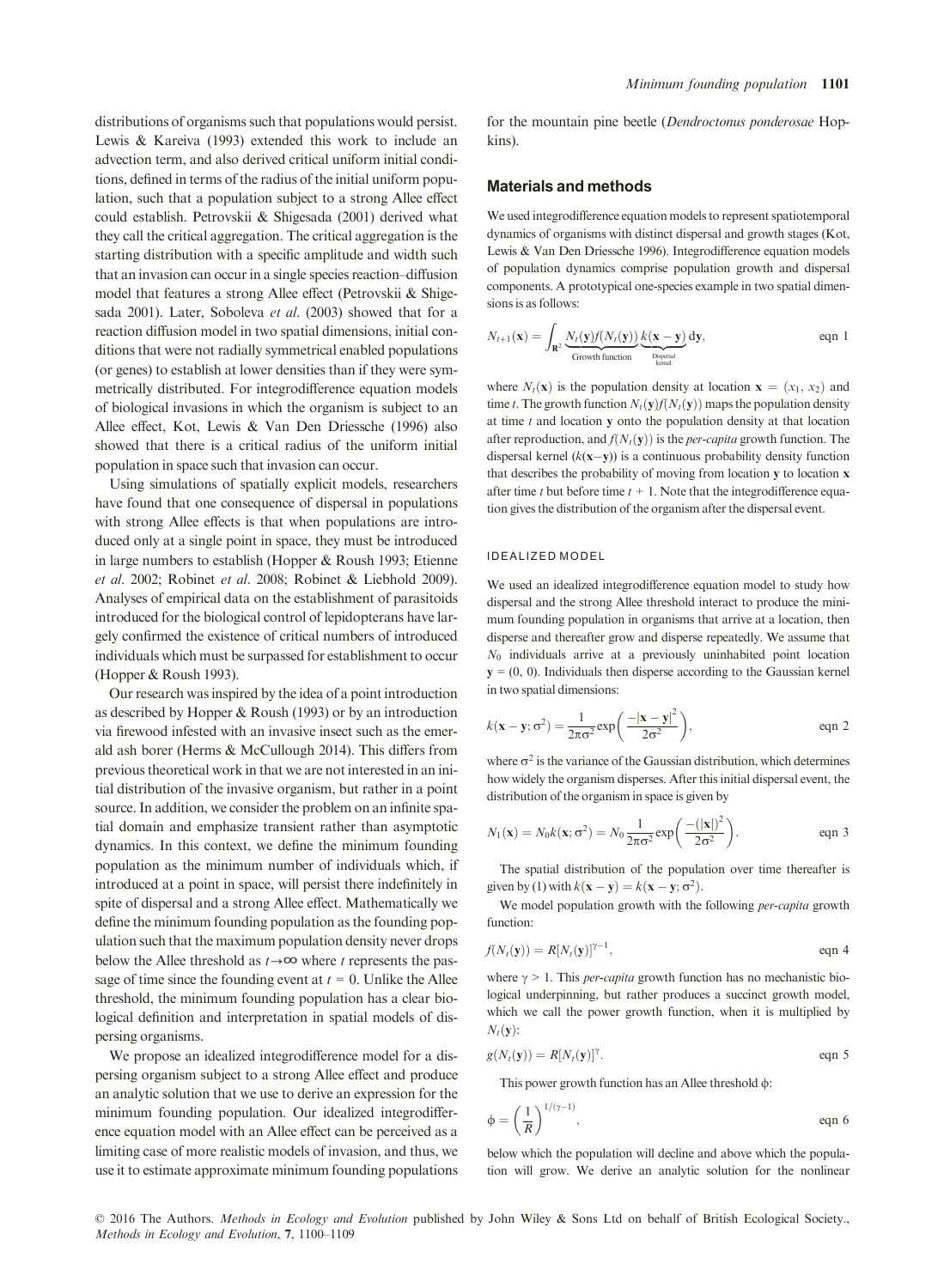integrodifference equation model (eqns 1, 2 and 4). The analytic solution is

$$
N_t(\mathbf{x}) = R^{\frac{\gamma^{t-1}-1}{\gamma-1}}(N_0)^{\gamma^{t-1}} k\left(\mathbf{x}; \left(\frac{\gamma^t-1}{(\gamma-1)\gamma^{t-1}}\right) \sigma^2\right) h(t), \qquad \text{eqn 7}
$$

where

$$
h(t) = \prod_{i=2}^{t} \left( \frac{1}{\gamma \left( 2\pi \sigma^2 \frac{\gamma^{i-1} - 1}{(\gamma - 1)\gamma^{i-2}} \right)^{\gamma - 1}} \right)^{\gamma^{t-i}}, \quad \text{eqn 8}
$$

and  $t > 1$  is a positive integer (derivation in Appendix S1). Using this analytic solution, we can derive the approximate minimum founding population  $N<sub>MFP</sub>$  (details and derivation in Appendix S1):

$$
N_{\text{MFP}_1} \approx 2\pi\sigma^2 \phi \frac{\gamma^{\frac{1}{\gamma-1}+\frac{1}{\gamma N-1}}}{\gamma-1} \exp\bigg(\sum_{i=2}^M [(\gamma-1)\gamma^{1-i}] \log\bigg(\frac{\gamma^{i-1}-1}{\gamma^{i-2}}\bigg)\bigg),\tag{eqn 9}
$$

where  $M$  controls the accuracy of our approximation of the infinite product in (8) as  $t \rightarrow \infty$ . Choosing larger values of M (a positive integer) results in a better approximation [see Data S2 for sample code that can be used to compute (9)].

If instead we assume that the organism arrives at a new location and then reproduces before dispersing, the minimum founding population  $N<sub>MFP</sub>$ , follows from (9) as

$$
N_{\rm MFP_2} = [(1/R)N_{\rm MFP_1}]^{1/\gamma}.
$$
eqn 10

#### MINIMUM FOUNDING POPULATION IN OTHER SYSTEMS

The idealized solvable integrodifference equation with a strong Allee effect described in the previous section can be used to approximate the minimum founding population for more general models based on the integrodifference equation framework.

Consider an integrodifference equation model with a growth component that features a non-spatial Allee threshold equal to  $\psi$  which can be computed numerically or analytically. We equate  $\psi$  to the nonspatial Allee threshold of the power growth function  $(\phi)$  given in  $(6)$ to obtain

$$
\psi = \left(\frac{1}{R}\right)^{1/(\gamma - 1)}.\tag{eqn 11}
$$

We then obtain the value of  $R$  such that the Allee threshold of the power growth function (5) matches that of the nonlinear function in the system we wish to approximate:

$$
R = \psi^{1-\gamma}, \qquad \text{eqn 12}
$$

which contains an unspecified parameter  $\gamma$ . However, in addition to matching the Allee threshold, we also want the approximating power growth function to have the same slope at the Allee threshold as our nonlinear function. We begin by computing the slope of the nonlinear function  $(\eta)$  at the Allee threshold. We then equate this to the derivative of the power function with respect to  $N_t$  at its Allee threshold  $N_t = \phi = \psi$ :

$$
R\gamma\psi^{\gamma-1}=\eta.\tag{eqn 13}
$$

By replacing  $R$  in (13) with the right hand side of (12), we see that  $\gamma = \eta$ . Thus, we can use the power function to approximate more complex nonlinear functions at their Allee thresholds by setting  $\gamma$  equal to the slope of the original nonlinear growth function at its Allee threshold and by setting  $R = \psi^{1-\gamma}$ . The most important caveat when approxi-<br>mating negligear functions wing the neuror function in this way is that mating nonlinear functions using the power function in this way is that the nonlinear function must be concave up at its Allee threshold because the power growth function is always concave up.

The accuracy of minimum founding population estimates for integrodifference equation models with Gaussian dispersal kernels and arbitrary nonlinear functions depends on how well the nonlinear functions are approximated at their Allee threshold by the power growth function. Fortunately, many popular discrete-time difference equation models that feature Allee effects are well approximated at their Allee thresholds by a power growth function when the Allee threshold is small. In Table 1, we list some popular difference equations with Allee effects and their small N approximations. Note that all but one of these reduces to a power function with a power greater than one when  $N$  is small.

#### NUMERICAL SOLUTIONS TO INTEGRODIFFERENCE EQUATIONS

We compared our approximate minimum founding population to minimum founding populations discovered by trial and error simulations of a mountain pine beetle integrodifference model (Heavilin & Powell 2008). The method that we used to simulate our integrodifference equations models is based on a tutorial by Jim Powell ([http://www.math.usu.edu/powell/wauclass/node1.html\)](http://www.math.usu.edu/powell/wauclass/node1.html) and on the appendix of Andersen (1991).

Boundary conditions on all four sides of the spatial domain for our simulations were reflecting, but all simulations were performed on large spatial domains such that interaction with the boundaries was minimal.

Table 1. Some univariate difference equations for organisms with non-overlapping generations that experience strong Allee effects. We computed the small population (N) approximation for each difference equation to illustrate why power growth models approximate them well when populations are small. For brevity, the parameters in the original models are replaced with  $r_1$ ,  $r_2$ ,  $r_3$ , etc. We refer the interested reader to the original work for parameter definitions and units. Note that all but the modified Ricker difference equation have small population approximations that are power functions with powers >1

| Model                                                                                                                  | Name                                                                                                    | Small $N$                                                                                 |
|------------------------------------------------------------------------------------------------------------------------|---------------------------------------------------------------------------------------------------------|-------------------------------------------------------------------------------------------|
| $N_{t+1} = \frac{r_1 N_t^2}{r_3 + N_{t+1}^2}$ , $r_2 > 1$<br>$N_{t+1} = \frac{r_4 N_t^2}{r_5 + 2N_t + N_t^2/r_6}$      | Sigmoid Beverton-Holt*<br>Beverton-Holt with mate-finding Allee effect <sup><math>\uparrow</math></sup> | $N_{t+1} \approx \frac{r_1 N_t^2}{r_3}$<br>$N_{t+1} \approx \frac{r_4 N_t^2}{r_5}$        |
| $N_{t+1} = N_t \exp(r_7(1 - \frac{N_t}{r_8}) \frac{N_t - r_9}{r_8})$<br>$N_{t+1} = r_{10} N_t (1 - \exp(-r_{11} N_t))$ | Modified Ricker <sup>1</sup><br>Mate-finding Allee effect <sup>§</sup>                                  | $N_{t+1} \approx \exp(-\frac{r_7 r_9}{r_8}) N_t$<br>$N_{t+1} \approx r_{10} r_{11} N_t^2$ |

\*Thomson (1993). † Veit & Lewis (1996). ‡ Liebhold & Bascompte (2003).

§ Dennis (1989).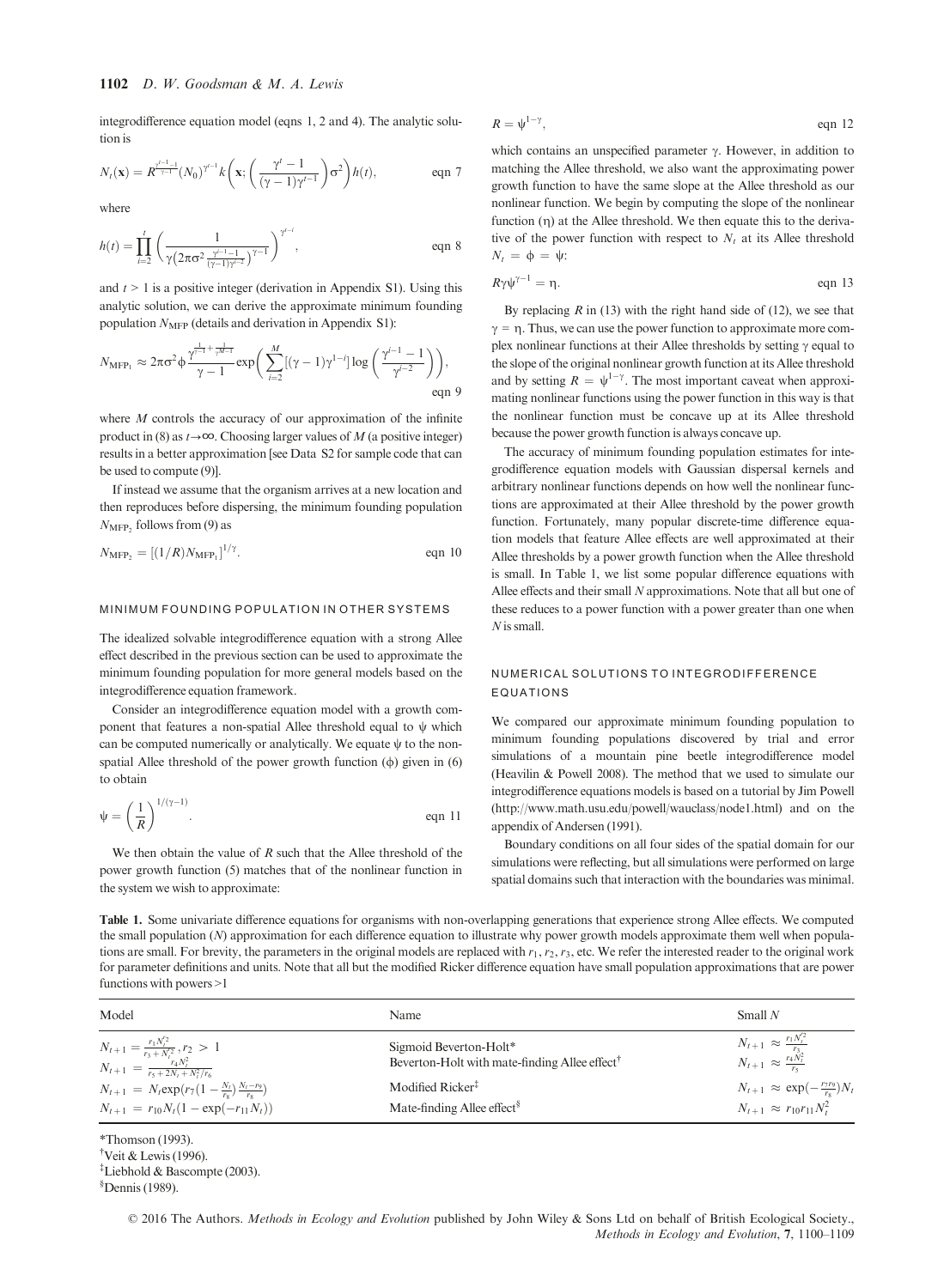As our objective was to investigate when populations go extinct due to spatial Allee effects, we chose reflecting rather than absorbing boundary conditions to prevent populations from going extinct due to dispersal out of the domain.

Our simulations are coded in open source <sup>R</sup> software (R Core Team 2015) and the Rcpp package (Eddelbuettel & Romain 2011; Eddelbuettel 2013) in R to speed up computation by interfacing with  $C++$ . We also used the rootSolve (Soetaert 2009; Soetaert & Herman 2009) <sup>R</sup> package to compute the roots of nonlinear difference equations. Example code for simulations is supplied in the Data S1.

#### **Results**

#### IDEALIZED MODEL

By inspecting (9), it is clear that for our idealized model, the minimum founding population increases linearly with mean squared displacement of dispersers in two spatial dimensions  $(2\sigma^2)$  and with the variance of the two-dimensional Gaussian kernel  $\sigma^2$  (Fig. 1a). For example, when  $\gamma = 2$ , (9) reduces to

$$
N_{\text{MFP}_1} \approx \underbrace{C}_{\text{Constant}} \times \underbrace{(2\sigma^2)}_{\text{Mean} \atop \text{displacement} \atop \text{displacement}} \times \underbrace{(1/R)}_{\text{Allee} \atop \text{threshold}},
$$
eqn 14

where the constant  $C$  represents all of the terms in  $(9)$  that contain  $\gamma = 2$ . The R parameter dictates how distant the Allee threshold is from  $N_t = 0$  (see eqn 6). From (14), we can see that the minimum founding population varies inversely with  $$ (Fig. 1b). We can plot level sets of (13) (Fig. 1c). It is clear from the level sets of (14) that to maintain a constant minimum founding population with increasing variance of the Gaussian kernel in two dimensions, the  $R$  parameter must increase as a linear function of variance (Fig. 1c), which results in an Allee threshold that quickly approaches zero.

When organisms reproduce before they disperse from their initial location, the minimum founding population increases nonlinearly with mean squared displacement (or the variance of the Gaussian kernel). This is evident from (10), which simplifies to

$$
N_{\text{MFP}_2} \approx (1/R) [C(2\sigma^2)]^{1/2},
$$
 eqn 15

when  $\gamma = 2$ . When  $\gamma = 2$ , the minimum founding population increases linearly with the standard deviation, but this will not be generally true if  $\gamma \neq 2$ .

Our idealized integrodifference equation model exhibits three transient behaviours after the initial colonists arrive and disperse that depend on the initial population density. If the initial population density is below the minimum founding population, the peak of the distribution of individuals over space will fall after every generation (Fig. 2a), even if part of the density distribution of individuals remained above the Allee threshold for several dispersal events.

Transient behaviour when the initial population is above the minimum founding population depends on how much the minimum founding population is exceeded. If the initial population size is slightly above the minimum founding population, the peak of the distribution will fall initially but will later rise as



Fig. 1. Solutions of (9) or equivalently (14) for the idealized integrodifference equation model with  $\gamma = 2$ , and varying R and  $\sigma$  parameters. The (a) minimum founding population varies linearly with the variance of the two-dimensional Gaussian dispersal kernel and (b) varies inversely with the  $R$  parameter of the power growth function. The  $(c)$  level sets of (14) for each possible minimum founding population are linear functions of the variance of the Gaussian dispersal kernel in two dimensions.

the effect of population growth overpowers the negative effect of dispersal (Fig. 2b). If the initial population size is considerably above the minimum founding population size, the peak of the distribution will rise continuously (Fig. 2c). All of these dynamics can be conveniently compared using the analytic solution (7) solved for the location of introduction  $(x = (0, 0))$ (Fig. 2d). Minute deviations from the minimum founding population size have dramatic consequences for population dynamics (Fig. 2d) leading to either extinction or population explosion. When populations are introduced at well-defined points in space below their minimum founding population sizes, the population can appear to expand initially before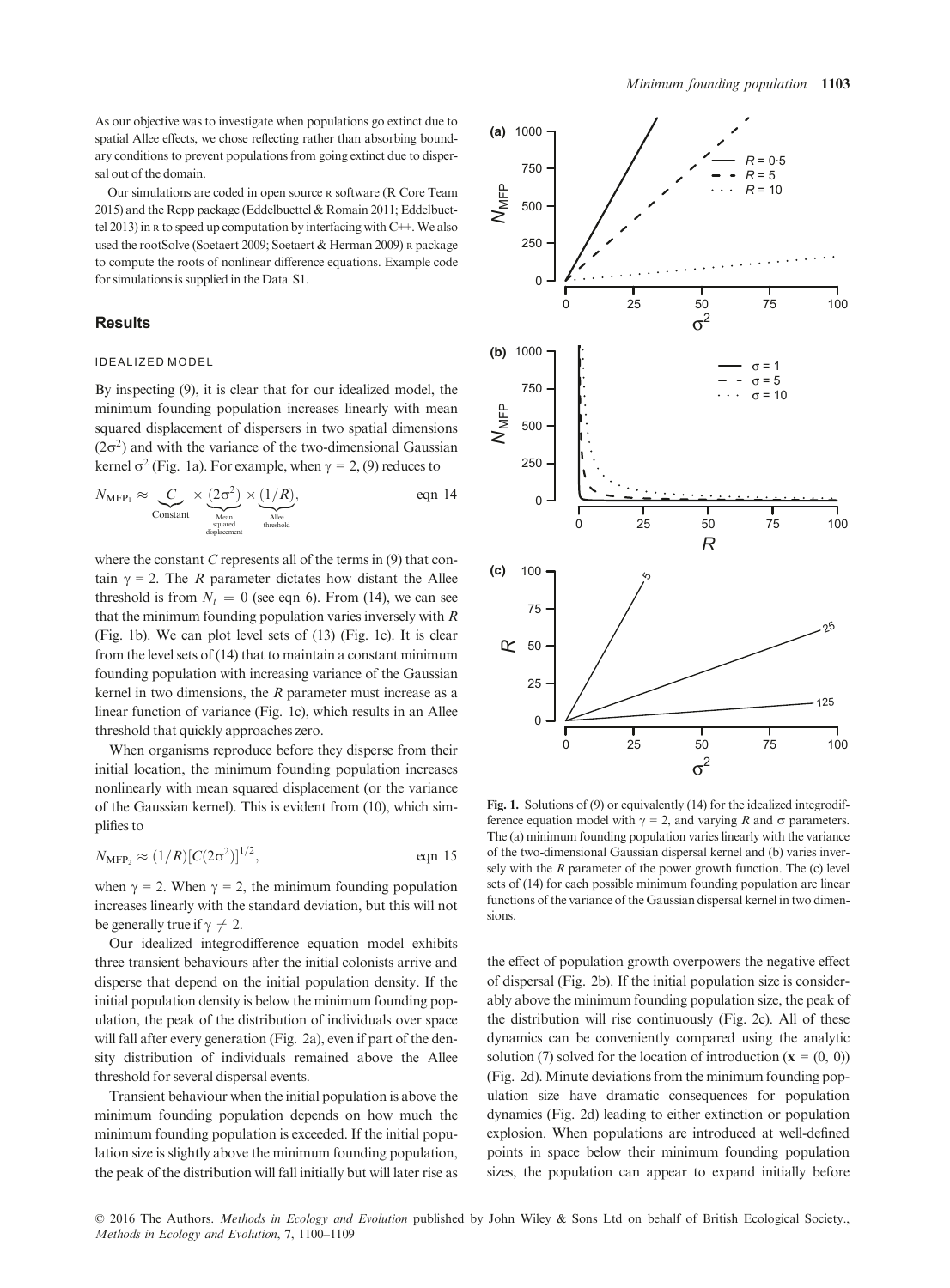

Fig. 2. Transient dynamics when a population initially lands at  $\mathbf{x} = (0, 0)$  in a two-dimensional spatial domain and then disperses according to (2) with parameter  $\sigma = 4$ . Subsequently, the dynamics are iterated with (1) with the power growth function (5) and parameters  $R = 0.5$  and  $\gamma = 1.5$ . The minimum founding population (N<sub>MFP</sub>) computed using (9) for these parameters is 1509 individuals. One-dimensional slices through the centre of two-dimensional population density distributions after the second, fourth and sixth dispersal events are shown with (a) a founding population of 1200 individuals (less than the N<sub>MFP</sub>), (b) a founding population of 1550 individuals (slightly higher than the N<sub>MFP</sub>) and (c) a founding population of 1750 individuals (much higher than the  $N_{\text{MFP}}$ ). Alternatively, (d) transient dynamics of the peak population density can be visualized by plotting solutions of (7) for  $\mathbf{x} = (0, 0)$  as a function of t.

imploding (Fig. 3). This can result in ephemeral local invasions that expand in space before collapsing on their own.

#### MINIMUM FOUNDING POPULATION FOR THE MOUNTAIN PINE BEETLE

In North America, the mountain pine beetle (D. ponderosae Hopkins) causes widespread mortality in most native species of pine tree and sometimes causes outbreaks in which continuous expanses of pine are affected (Safranyik & Carroll 2006). To overcome a potential host tree's resistance, the mountain pine beetle must mass-attack, which leads to an Allee effect because mountain pine beetles are unable to colonize highquality trees when their densities are too low (Raffa & Berryman 1983) . The mountain pine beetle life cycle completes in 1 year in most locations in North America, and trees typically die after being colonized by mountain pine beetle (Safranyik & Carroll 2006). Thus, the local dynamics of the mountain pine beetle can be represented using a difference equation, and

dispersal can be incorporated using integrodifference equation models (Heavilin & Powell 2008). We approximated the minimum founding population for the mountain pine beetle based on a model proposed by Heavilin & Powell (2008):

$$
\underbrace{I_{t+1}(\mathbf{x})}_{\substack{\text{Becle}}_{\text{inrest}}=\int_{\mathbf{R}^2}\underbrace{m(I_t(\mathbf{y}))S_t(\mathbf{y})}_{\substack{\text{Becle}}_{\text{inrest}}\underbrace{k(\mathbf{x}-\mathbf{y};\sigma^2)}_{\substack{\text{Gaussian}\\\text{inrest}\\ \text{theorem}}}d\mathbf{y},\qquad\qquad\text{eqn 16a}
$$
\n
$$
\underbrace{S_{t+1}(\mathbf{x})}_{\substack{\text{free}}=\sum_{\substack{I_t\\ \text{Susceptible}\\ \text{inrest}\\ \text{meas}}}I_{t+1}(\mathbf{x})}{\underbrace{S_t(\mathbf{x})}_{\substack{\text{inrest}\\ \text{inrest}}} -\underbrace{I_{t+1}(\mathbf{x})}_{\substack{\text{Recenty}\\ \text{inrest}}} ,\qquad\qquad\qquad\text{eqn 16b}
$$

**Recently** infested trees

in which  $I_t(\mathbf{x})$  is the density of mountain pine beetle-infested pine trees and  $S_t(\mathbf{x})$  is the density of susceptible host trees at location x at time t. The isotropic Gaussian kernel  $(k(\mathbf{x} - \mathbf{y}; \sigma^2))$  is the same as in (2), and  $m(I_t(\mathbf{y}))$  is a nonlinear<br>function that describes the proportion of succeptible trees that function that describes the proportion of susceptible trees that are successfully attacked by mountain pine beetles as a function of mountain pine beetle-infested tree density at time t:

© 2016 The Authors. Methods in Ecology and Evolution published by John Wiley & Sons Ltd on behalf of British Ecological Society., Methods in Ecology and Evolution, 7, 1100–1109

Susceptible host trees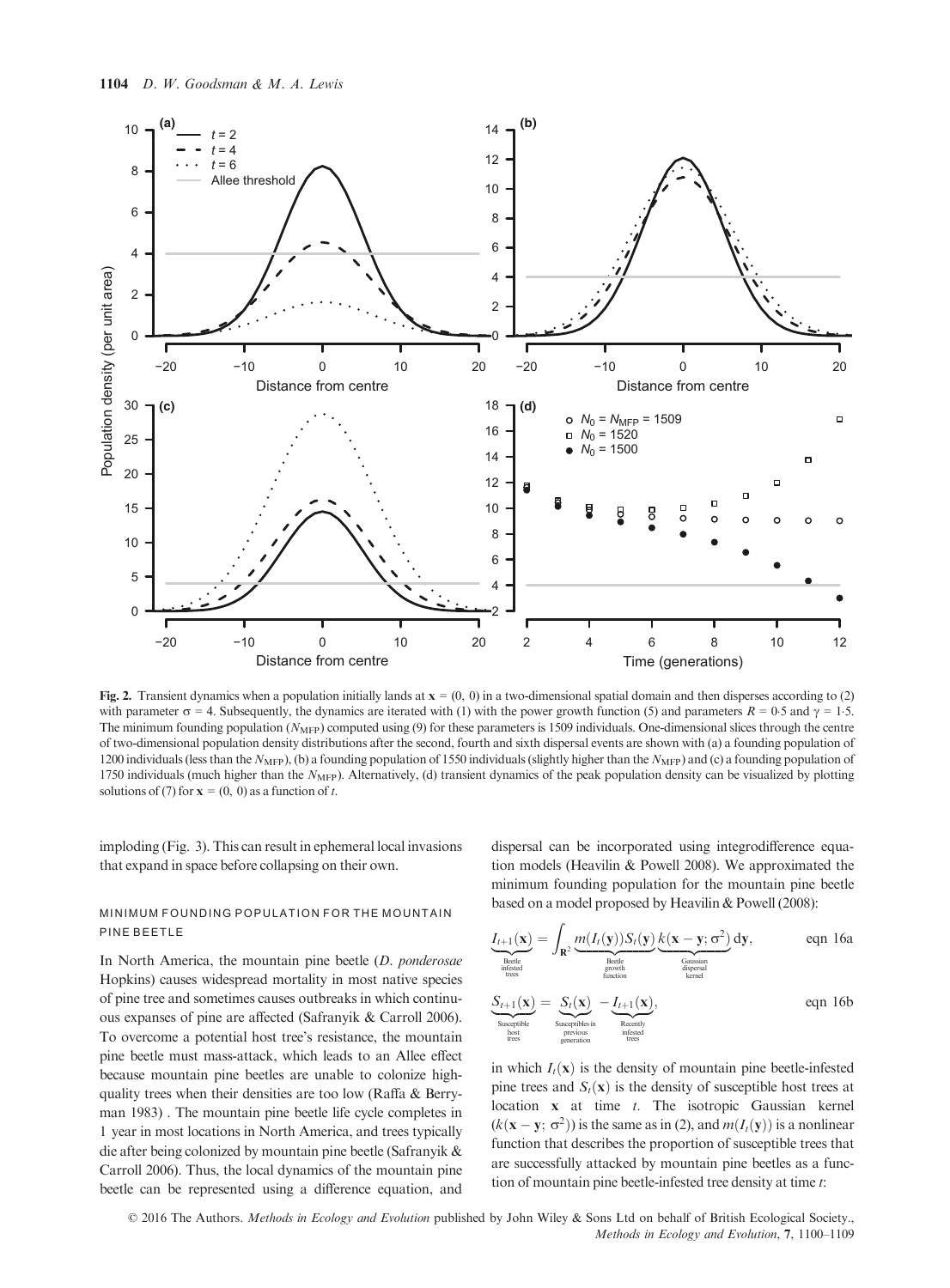

Fig. 3. The dynamics of a failed invasion modelled using the idealized integrodifference eqn (1) featuring the power growth function (5). Parameters were set to  $\sigma = 4$  m,  $R = 0.2$ , and  $\gamma = 2$ . We (a) introduced 1000 individuals at the spot marked with an X knowing that the minimum founding population  $(N_{\text{MFP}})$  was 1294-214 individuals. At first, the population expanded (b), but the density diminished at the location of introduction (c) even while the population expanded in space. Eventually, the population contracted (d–f) and the maximum population density fell below the non-spatial Allee threshold (5 individuals  $m^{-2}$ ) leading to population collapse. Such ephemeral population expansions may be common when populations start out with an insufficient number of individuals.

$$
m(I_t(\mathbf{y})) = \frac{[I_t(\mathbf{y})]^2}{\alpha^2 + [I_t(\mathbf{y})]^2},
$$
 eqn 17

wherein  $\alpha$  represents the half saturation constant or the density of infested trees at time  $t$  such that half of the susceptible pine trees will become infested by time  $t + 1$ . Note that when  $I_t(\mathbf{y}) < 1, m(I_t(\mathbf{y})) \approx (1/\alpha^2)[I_t(\mathbf{y})]^2$ . In other words, when  $I(\mathbf{x})$  is near zero (15) behaves approximately like a newsgraph  $I_t(\mathbf{y})$  is near zero, (15) behaves approximately like a power function with a power of two. The  $\alpha$  and  $\sigma$  parameters were estimated by Heavilin & Powell (2008) by fitting (16) to data from the Sawtooth National Recreation Area in central Idaho (Table 2).

For the purposes of our analysis, we will ignore negative density dependence in the mountain pine beetle population as a result of host depletion and set the number of susceptible trees to a constant  $(S)$  resulting in the following simplified integrodifference equation model for the distribution of mountain pine beetle-infested trees over time:

$$
\underline{I_{t+1}(\mathbf{x})}_{\substack{\text{Beele} \\\text{infused} \\\text{in rest}}} = \int_{\mathbf{R}^2} \underbrace{m(I_t(\mathbf{y}))(S)}_{\substack{\text{Simplified beete} \\\text{growth} \\\text{function} \\\text{kened}}} \underbrace{k(\mathbf{x} - \mathbf{y}; \sigma^2)}_{\substack{\text{Gaussian} \\\text{dynamical} \\\text{kened}}} d\mathbf{y}.
$$
eqn 18

Using the parameter estimates from Heavilin & Powell (2008), we were able to compute R and  $\gamma$  for two power growth functions that approximated  $m(I_t(\mathbf{y}))(S)$  near the Allee threshold (Table 2). Note we fixed  $S = 0.0257$  stems m<sup>-2</sup>

Table 2. Parameter estimates for (16) after it was fitted to two spatiotemporal data sets (separate time series) by Heavilin & Powell (2008). Parameter estimates for the power growth function approximation of the simplified mountain pine beetle growth function in (18) with a constant number of susceptible host trees  $(S = 0.0257 \text{ stems m}^{-2})$ are also given. The parameters of the power growth function approximation were obtained as described in the methods section using (12) and (13)

| Time series | Parameter type           | Parameter | Estimate    | Units               |
|-------------|--------------------------|-----------|-------------|---------------------|
| 1990-1993   | Dispersal                | $\sigma$  | 12.251      | m                   |
|             | Growth function          | $\alpha$  | $3.096e-03$ | Stems $m^{-2}$      |
|             | Power growth<br>function | R         | 2091-873    | Stems $m^{-\gamma}$ |
|             | Power growth<br>function | γ         | 1.971       | <b>Unitless</b>     |
| 1995-2001   | Dispersal                | $\sigma$  | 11.221      | m                   |
|             | Growth function          | $\alpha$  | $1.167e-03$ | Stems $m^{-2}$      |
|             | Power growth<br>function | R         | 18 077      | Stems $m^{-\gamma}$ |
|             | Power growth<br>function | $\gamma$  | 1.996       | <b>Unitless</b>     |

which is the average density of lodgepole pine stems estimated by Heavilin & Powell (2008). The power growth function (5) matched the simplified mountain pine beetle growth function featured in (18) very well near the Allee threshold (Fig. 4).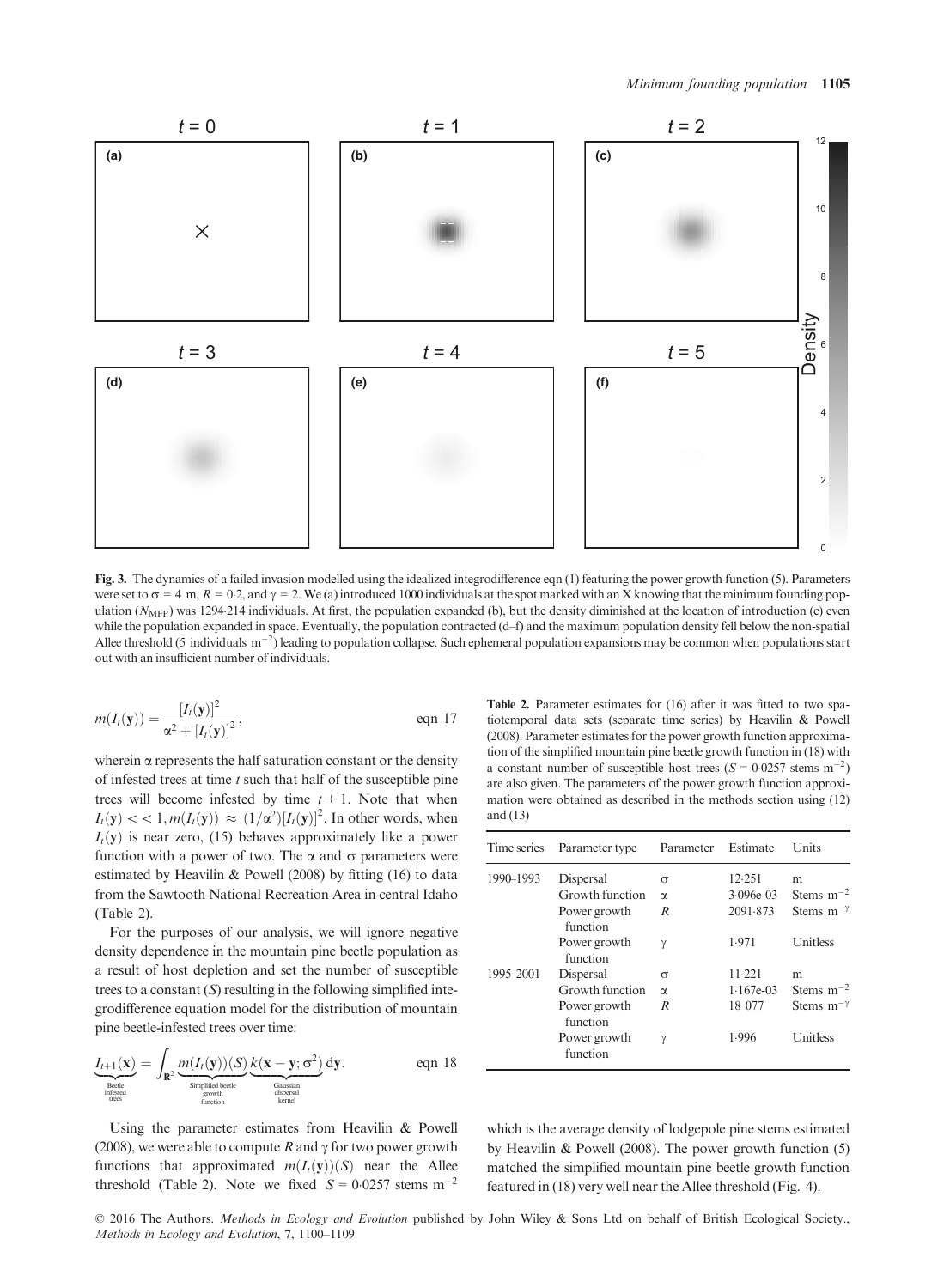

Fig. 4. Mountain pine beetle growth functions assuming a constant number of susceptible host trees  $(S = 0.0257 \text{ stems m}^{-2})$  and no depletion over time (simplified growth function) with parameters estimated from two spatiotemporal data sets by Heavilin & Powell (2008). The growth curve resulting from (a)  $\alpha = 3.098e-03$  stems m<sup>-2</sup> estimated from the first data set shows an inflection point and when magnified (b) the strong Allee<br>threshold can be seen (onen circle). The growth curve resulting from (c) threshold can be seen (open circle). The growth curve resulting from  $(c) \alpha = 1.167e-03$  stems  $m^{-2}$ , estimated from the second data set results in (d) an even smaller Allea threshold (open circle). The power curve approxi an even smaller Allee threshold (open circle). The power curve approximation with R and  $\gamma$  parameters given in Table 2 approximates both mountain pine beetle growth functions very well near the strong Allee threshold.

Using (9) with  $M = 100$  and the R and  $\gamma$  parameters given in Table 2, we computed the approximate minimum founding population for the mountain pine beetle system. For the 1990– 1993 time series, the non-spatial Allee threshold was 3789e-04 mountain pine beetle-infested stems  $m^{-2}$ , while the approximate minimum founding population was 0933 beetle-infested trees or the equivalent number of beetles. For the 1995–2001 time series, the non-spatial Allee threshold was 5.311e-05 mountain pine beetle-infested stems  $m^{-2}$  and the approximate minimum founding population was 0.108 beetle-infested trees or the equivalent number of beetles.

To test the accuracy of our approximations of the minimum founding populations for the mountain pine beetle system, we compared them to numerical simulations of (16) with different starting densities of mountain pine beetle-infested trees. The approximate minimum founding populations computed using (9) were slightly biased relative to the numerically computed minimum founding populations. For example, for the 1990– 1993 time series, our minimum founding population approximated using (9) was 0.933 beetle-infested trees or the equivalent number of beetles, but the minimum founding population obtained by simulating (16) was 1012 beetle-infested trees or the equivalent number of beetles (8% higher than the approximate minimum founding population). When the Allee threshold was low as in the 1995–2001 time series, however, the approximate minimum founding population was 0.1084 beetle-infested trees or the equivalent number of beetles compared to the simulated 0.1094 beetle-infested trees or the equivalent number of beetles (1% higher than the approximate minimum founding population).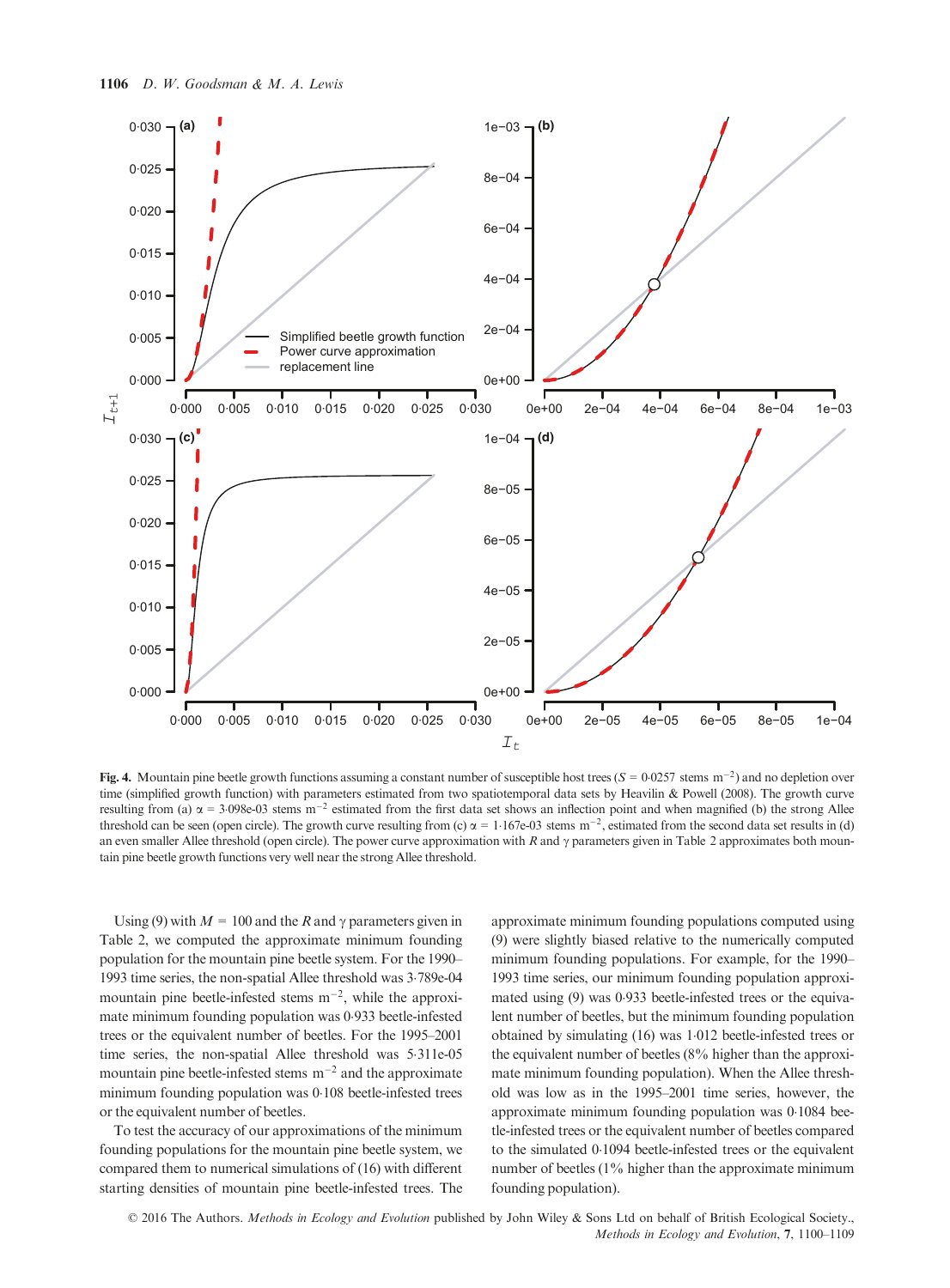#### **Discussion**

Although it is related to the strong Allee threshold, the minimum founding population is not directly comparable to it. The strong Allee threshold has units of individuals per unit area, whereas the minimum founding population has units of individuals. In the context of point introductions of dispersive species, the minimum founding population statistic is easier to understand and apply than the strong Allee threshold because an initial point density has no singular interpretation in terms of individuals per unit area. For example, an introduction of 10 individuals at a point in space may consider a density of 10 individuals  $m^{-2}$  or 10 individuals  $ha^{-1}$  (which is equivalent to 1e-3 individuals  $m^{-2}$ ), depending on how the researcher defines a unit of area. It is, therefore, difficult to determine whether or not a point introduction of an invasive species exceeds a critical density required for establishment in the absence of the minimum founding population concept.

When organisms disperse after they arrive at a new location and then reproduce, the minimum founding population in our idealized model increased linearly with the mean squared displacement or, alternatively, with the variance of the Gaussian dispersal kernel in two dimensions. In addition, the minimum founding population was inversely proportional to the R parameter of the power growth function. An argument for the generality of these findings can be made based on their similarity to relationships between minimum founding populations and mean squared displacement and net reproductive rates numerically computed for a reaction diffusion equation model featuring a strong Allee effect generated by mating failure [compare Fig. 1A,B to Fig. 6A and Fig. 6C in Hopper & Roush (1993)]. When organisms reproduce immediately after arriving at new location and then disperse, the minimum founding population increases linearly with the mean squared displacement raised to a power <1. Thus, reproducing before dispersing drastically reduces the minimum founding population required for persistence.

The accuracy of the minimum founding population estimate obtained using our idealized integrodifference equation model depends on how well its growth and dispersal components approximate reality or, alternatively, how well they approximate a less idealized model. Many difference equations that describe population growth in the presence of an Allee effect are well approximated by the power growth function when the population density is much smaller than one. For these, the accuracy of the minimum founding population estimate obtained using the idealized integrodifference equation model will increase as the Allee threshold decreases. This is evident in the mountain pine beetle case study that we present here. In the first time series (1990–1993), the non-spatial Allee threshold was 3.789e-04 infested stems  $m^{-2}$  and the approximate minimum founding population was 8% below what it should have been. In the second time series (1995–2001), the non-spatial Allee threshold was  $5.311e-0.5$  infested stems m<sup>-2</sup> and the approximate minimum founding population was only 1% below what it should have been.

A second potential source of error in the idealized integrodifference equation model arises due to its reliance on the Gaussian dispersal kernel. Dispersal in many species is better described by Leptokurtic kernels, such as the Laplace kernel (Kot, Lewis & Van Den Driessche 1996). To address this issue, the Gaussian dispersal kernel in (1) can be replaced with a Laplace kernel (Powell & Zimmermann 2004; Heavilin & Powell 2008):

$$
k(\mathbf{x} - \mathbf{y}; b) = \frac{1}{2\pi b^2} \exp\left(\frac{-1}{b} |\mathbf{x} - \mathbf{y}|\right), \quad \text{eqn 19}
$$

where  $|x-y|$  represents the Euclidean distance between **x** and y. The variance of (19) is  $2b^2$ . As the minimum founding population for our idealized integrodifference equation model increases linearly with the variance of the Gaussian kernel (14), we make the following conjecture: the minimum founding population for the analogous integrodifference equation model with the power growth function and the Laplace kernel should increase linearly with  $b<sup>2</sup>$ . Trial and error simulations with a varying  $b$  parameter support this contention (Fig. 5). Therefore, minimum founding population estimates based on the Gaussian kernel will be accurate when extrapolated to organisms that disperse according to the Laplace kernel provided the variance of the Gaussian kernel in the idealized model matches the variance of the Laplace kernel (Fig. 5). Although they are well supported by simulations, these arguments are not mathematically rigorous and would benefit from a mathematical proof or a derivation of the appropriate minimum founding population expression.

When individuals are introduced at a single point in space at numbers just above the minimum founding population, dispersing organisms that are subject to strong Allee effects exhibit a transient behaviour that is not predicted by non-spatial Allee effect models: at that point, the population density initially decreases before rebounding and increasing. The initial decrease in population density at the point of introduction in populations that disperse may lead managers to falsely believe that the population is below the Allee threshold and will therefore go extinct. Dynamics such as these, in which there is a



Fig. 5. Minimum founding populations obtained by trial and error simulations of the idealized integrodifference equation model (1) with the Laplace kernel (19) with a varying b parameter ( $b = \{1, 2, 3, 4\}$ ). Population growth for the idealized model with a Laplace kernel was simulated using the power growth function (5) with  $R = 0.1$  and  $\gamma = 2$ . The line representing our conjecture is (14) with  $\sigma^2 = 2b^2$ . These simulations support the conjecture that the idealized model with a Gaussian kernel can be used to obtain estimates of the minimum founding population with a Laplace kernel by moment matching (matching the variance).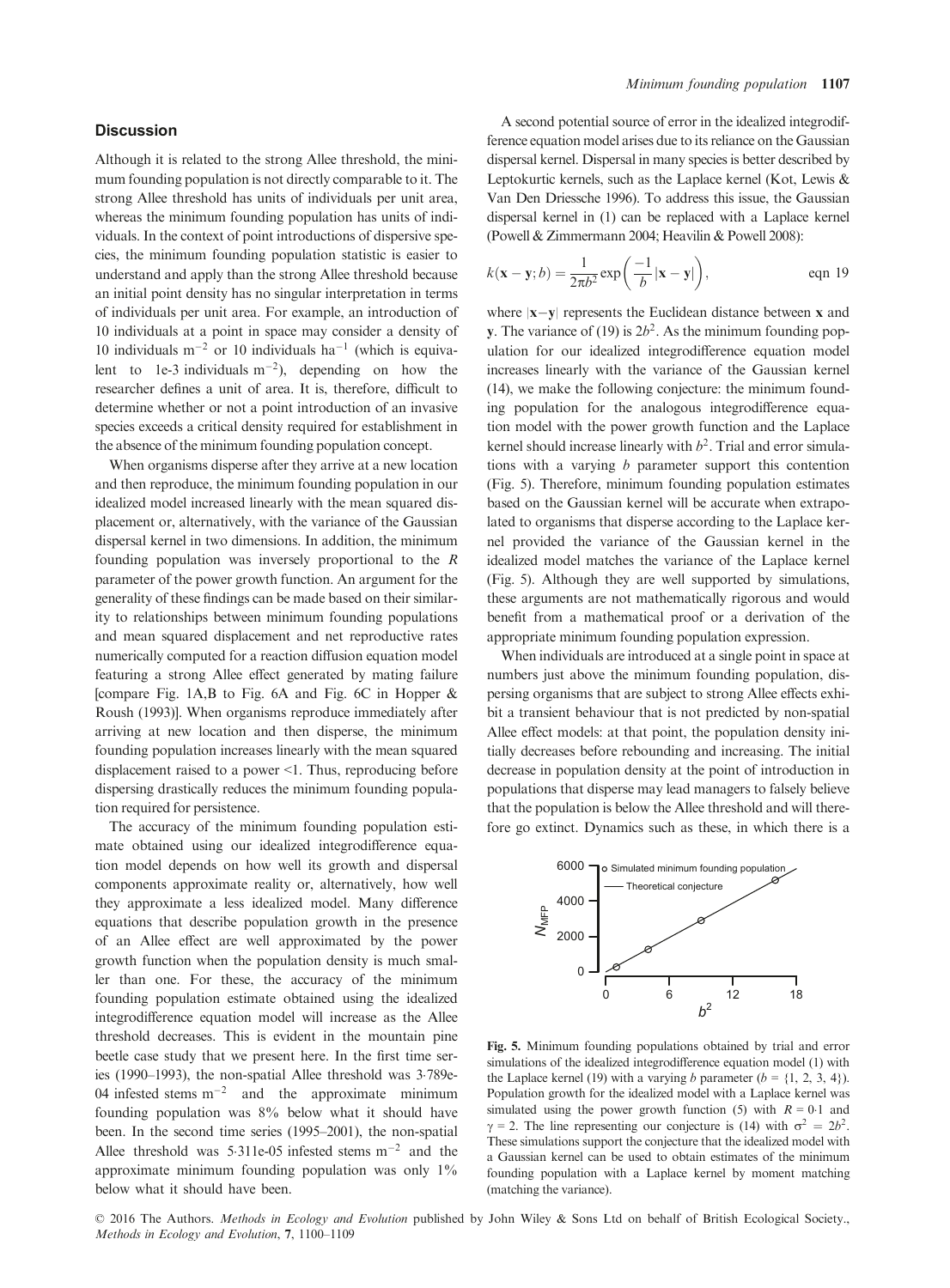time-lag before invasion becomes evident, have been frequently observed in introductions of invasive species (Crooks 2005). While some authors have attributed this lag phenomenon to a period of genetic adaptation, others argue, as we do, that it is simply a consequence of dispersal from welldefined points of introduction (Hopper & Roush 1993; Shigesada & Kawasaki 1997).

One difficulty associated with applying the minimum founding population concept to real populations is that the underlying model is deterministic and demographic stochasticity may explain the high probability of extinction when populations are small (Dennis 1989; Jerde & Lewis 2007; Jerde, Bampfylde & Lewis 2009). Demographic stochasticity, however, does not preclude the importance of Allee effects. Jerde, Bampfylde & Lewis (2009) found evidence for Allee effects even in populations with high demographic stochasticity. Aside from demographic stochasticity, our idealized integrodifference model also ignores aggregation. Aggregation diminishes the negative impacts of Allee effects and can lower Allee thresholds themselves (Padron & Trevisan 2000; Kanarek et al. 2013). In fact, aggregation may explain why Allee thresholds that are quantified using demographic data are consistently low (Boukal & Berec 2002; Heavilin & Powell 2008). Including aggregation in the dispersal component of integrodifference equation models makes analytic calculation of the minimum founding population difficult. However, minimum founding populations can be computed numerically by trial and error simulation for more realistic models. Even when minimum founding populations are computed numerically, the approximate minimum founding population size computed using our idealized integrodifference model will provide a good starting estimate that will prevent searching for the minimum founding population at values far above it.

In this paper, we have defined the minimum founding population for organisms with strong Allee effects as the minimum population size which will eventually grow and expand after a point introduction. If the minimum founding population is not surpassed at the point of introduction, the population will eventually go extinct. While the minimum founding population is driven by the strong Allee effect, it is distinct from the Allee threshold in that it has a clear interpretation for point introductions. The idea of a minimum founding population is closely related to the concept of propagule size, which is defined as the number of individuals in a group that initially arrive at a location (Simberloff 2009). Propagule size is one of the most generally important determinants of invasion success (Von Holle & Simberloff 2005; Colautti, Grigorovich & MacIsaac 2006; Simberloff 2009). Thus, we expect that calculation of minimum founding populations using models may prove useful for the control of invasive species that may be accidentally introduced and desirable species that may be intentionally introduced.

#### Acknowledgements

We thank three anonymous reviewers for insightful comments that greatly improved this work. This research was supported by a grant to M.A.L. from the Natural Science and Engineering Research Council of Canada (grant no. NET GP 434810-12) to the TRIA Network, with contributions from Alberta Agriculture and Forestry, Foothills Research Institute, Manitoba Conservation and Water Stewardship, Natural Resources Canada-Canadian Forest Service, Northwest Territories Environment and Natural Resources, Ontario Ministry of Natural Resources and Forestry, Saskatchewan Ministry of Environment, West Fraser and Weyerhaeuser. M.A.L. is also grateful for the support through NSERC Discovery and the Canada Research Chair Program.

#### Data accessibility

No data were used in this work. Parameter estimates that were used in the simulations and calculations have been provided in the tables embedded in the manuscript.

#### References

- Allee, W.C. (1931) Animal Aggregations. A Study in General Sociology. University of Chicago Press, Chicago, Illinois.
- Andersen, M. (1991) Properties of some density-dependent integrodifference equation population models. Mathematical Biosciences, 104, 135–157.
- Boukal, D. & Berec, L. (2002) Single-species models of the Allee effect: extinction boundaries, sex ratios and mate encounters. Journal of Theoretical Biology, 218, 375–394.
- Bradford, E. & Philip, J.R. (1970a) A note on asocial populations dispersing in 2 dimensions. Journal of Theoretical Biology, 29, 27–33.
- Bradford, E. & Philip, J.R. (1970b) Stability of steady distributions of asocial populations dispersing in one dimension. Journal of Theoretical Biology, 29, 13–26.
- Colautti, R.I., Grigorovich, I.A. & MacIsaac, H.J. (2006) Propagule pressure: a null model for biological invasions. Biological Invasions, 8, 1023–1037.
- Crooks, J.A. (2005) Lag times and exotic species: the ecology and management of biological invasions in slow-motion. Ecoscience, 12, 316–329.
- Dennis, B. (1989) Allee effects: population growth, critical density, and the chance of extinction. Natural Resource Modeling, 3, 481–538.
- Eddelbuettel, D. (2013) Seamless R and C++ Integration with Rcpp. Springer, New York, New York.
- Eddelbuettel, D. & Romain, F. (2011) Rcpp: seamless R and C++ integration. Journal of Statistical Software, 40, 1–18.
- Etienne, R., Wertheim, B., Hemerik, L., Schneider, P. & Powell, J. (2002) The interaction between dispersal, the Allee effect and scramble competition affects population dynamics. Ecological Modelling, 148, 153–168.
- Heavilin, J. & Powell, J. (2008) A novel method of fitting spatio-temporal models to data, with applications to the dynamics of mountain pine beetles. Natural Resource Modeling, 21, 489–524.
- Herms, D.A. & McCullough, D.G. (2014) Emerald ash borer invasion of North America: history, biology, ecology, impacts, and management. Annual Review of Entomology, 59, 13–30.
- Hopper, K.R. & Roush, R.T. (1993) Mate finding, dispersal, number released, and the success of biological control introductions. Ecological Entomology, 18, 321–331.
- Jerde, C.L. & Lewis, M.A. (2007) Waiting for invasions: a framework for the arrival of nonindigenous species. The American Naturalist, 170, 1-9.
- Jerde, C.L., Bampfylde, C.L. & Lewis, M.A. (2009) Chance establishment for sexual, semelparous species: overcoming the Allee effect. The American Naturalist, 173, 734–746.
- Kanarek, A.R., Webb, C.T., Barfield, M. & Holt, R.D. (2013) Allee effects, aggregation, and invasion success. Theoretical Ecology, 6, 153–164.
- Kot, M., Lewis, M.A. & Van Den Driessche, P. (1996) Dispersal data and the spread of invading organisms. Ecology, 77, 2027–2042.
- Kramer, A.M., Dennis, B., Liebhold, A.M. & Drake, J.M. (2009) The evidence for Allee effects. Population Ecology, 51, 341–354.
- Lewis, M. & Kareiva, P. (1993) Allee dynamics and the spread of invading organisms. Theoretical Population Biology, 43, 141–158.
- Liebhold, A. & Bascompte, J. (2003) The Allee effect, stochastic dynamics and the eradication of alien species. Ecology Letters, 6, 133–140.
- Padron, V. & Trevisan, M. (2000) Effect of aggregating behavior on population recovery on a set of habitat islands. Mathematical Biosciences, 165, 63–78.
- Petrovskii, S. & Shigesada, N. (2001) Some exact solutions of the generalized Fisher equation related to the problem of biological invasion. Mathematical Biosciences, 172, 73–94.
- Powell, J. & Zimmermann, N. (2004) Multiscale analysis of active seed dispersal contributes to resolving Reid's paradox. Ecology, 85, 490–506.
- R Core Team (2015) R: A Language and Environment for Statistical Computing. R Foundation for Statistical Computing, Vienna, Austria.